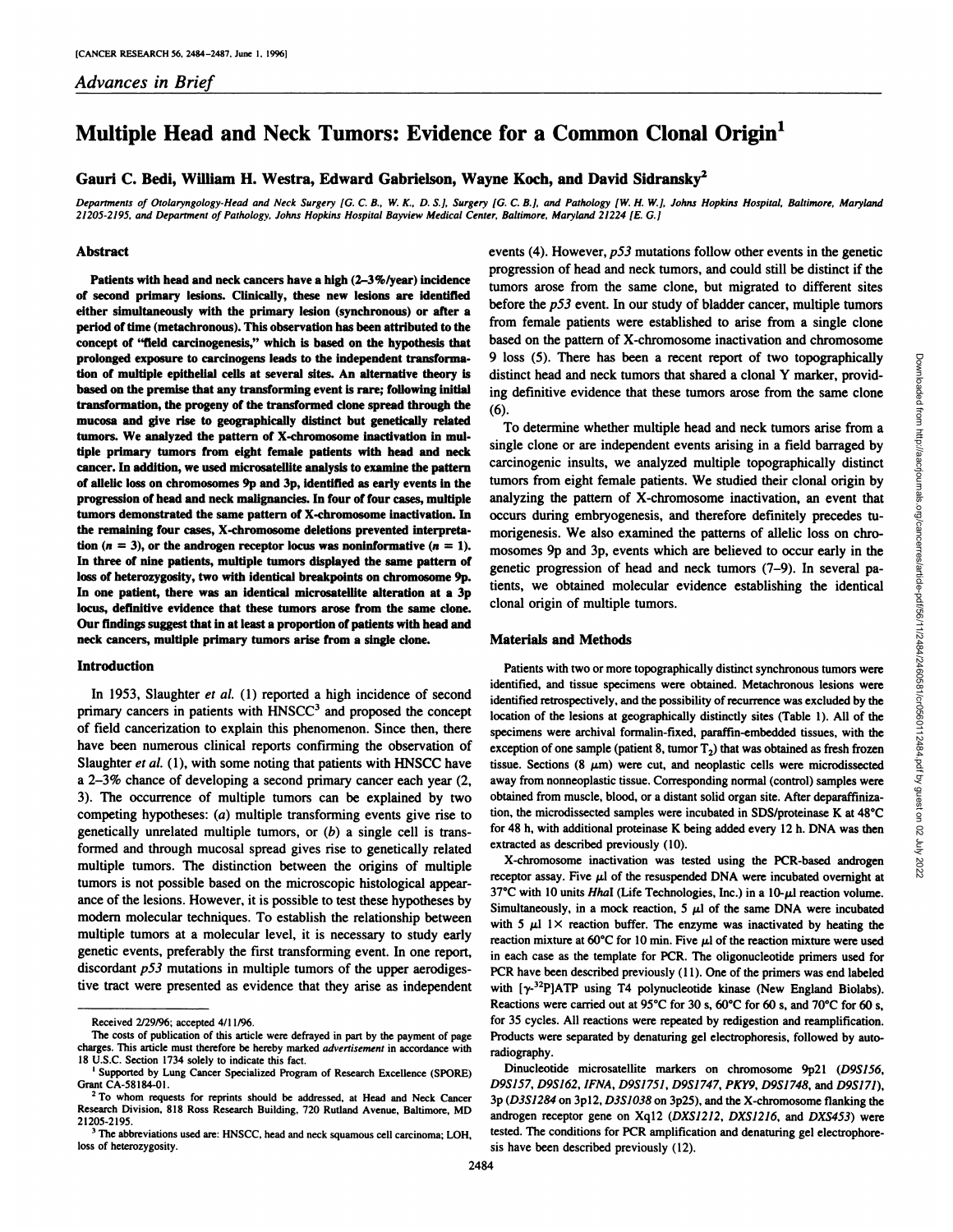|                      | Table 1 Clinical characteristics and X-chromosome inactivation status of multiple |  |  |  |  |  |  |
|----------------------|-----------------------------------------------------------------------------------|--|--|--|--|--|--|
| head and neck tumors |                                                                                   |  |  |  |  |  |  |

| Patient | Lesion           | Date  | Site                    | <b>Histology</b> | X-chromosome<br>inactivation <sup>a</sup> |
|---------|------------------|-------|-------------------------|------------------|-------------------------------------------|
|         | т,               | 11/92 | Tongue/FOM <sup>b</sup> | Invasive         | 2                                         |
|         | $\mathbf{T_2}$   | 9/93  | L buccal                | Invasive         | 2                                         |
| 2       | т,               | 3/88  | L tonsil                | Invasive         |                                           |
|         | $\mathrm{T}_2$   | 10/91 | Nasal/premax.           | Invasive         |                                           |
| 3       | т,               | 11/83 | Hard palate             | Invasive         | 2                                         |
|         | $T_{2}$          | 11/88 | <b>FOM</b>              | Invasive         | $\mathbf{2}$                              |
| 4       | т,               | 11/87 | L BOT/tonsil            | Invasive         | LOH                                       |
|         | $\mathtt{T_2}$   | 9/92  | Ant. tongue             | Invasive         | LOH                                       |
| 5       | т,               | 12/92 | L RMT                   | Invasive         | $\mathbf{2}$                              |
|         | $\mathrm{T}_2$   | 12/92 | R post. alv.            | Invasive         | LOH                                       |
|         | $T_3$            | 12/92 | Ant. FOM                | <b>Dysplasia</b> | LOH                                       |
| 6       | т,               | 1/95  | R tongue                | Invasive         | 2                                         |
|         | $\mathbf{T_2}$   | 1/95  | L tongue                | CIS              | $\overline{c}$                            |
|         | $T_3$            | 1/95  | L RMT                   | Dysplasia        | LOH                                       |
| 7       | т,               | 7/86  | Ant. FOM                | Invasive         | NI                                        |
|         | $T_{2}$          | 7/94  | Mid-L tongue            | Invasive         | NI                                        |
| 8       | т,               | 2/94  | Ant. tongue             | Invasive         | LOH                                       |
|         | $\mathbf{T_{2}}$ | 2/95  | Larynx                  | Invasive         | 2                                         |

*a 1 upper allele active andunmethylated; 2, lower allele active and unmethylated.* **b FOM, floor of mouth; BOT, base of tongue; RMT, retromolar trigone; Post. sly., posterior alveolus; L, left; R, right; CIS, carcinoma in situ; NI, noninformative; Ant., anterior; Premax, premaxillary.**



Fig. 1. Representative example of analysis of X-chromosome inactivation at the androgen receptor locus. Patient 6 had three synchronous multiple head and neck tumors, of which the results of X-chromosome inactivation could be interpreted in tumors  $T_1$  and  $T_2$ . DNA samples from normal tissue (N) and tumors  $T_1$  and  $T_2$  were digested with Hhal **[cut (C)] or subjected to a mock reaction [uncut (U)] followed by PCR amplification.** *Arrowheads, parental alleles, which are of similar intensity in the uncut samples of the* normal and tumor specimens. After digestion with Hhal, the normal specimen revealed no  $c$  **change** in relative intensity of the two alleles, a normal polyclonal pattern. On the other hand, both tumor specimens displayed a significant reduction in the intensity of the lower allele as compared to the upper allele, thus displaying similar monoclonal patterns of X-chromosome inactivation.

## Results

**We used X-chromosome inactivation to determine the clonal origin** of multiple tumors in eight female patients with HNSCC (total of 18 neoplastic lesions). In females, the inactivation of one X-chromosome

*occurs randomly early in embryogenesis, subsequently remains stable* throughout the lifetime of the cell, and the same pattern is passed on to its daughter cells (13). The human androgen receptor assay is a **PCR-based method that utilizes a highly variable region of trinucle** otide repeats in the first exon of the androgen receptor gene, with a number of CpG restriction sites located close to the repeats (14). X-chromosome inactivation is manifested by CpG island methylation, thus these restriction sites are methylated in the inactive allele (15). After digestion with a methyl-sensitive restriction enzyme and ampli fication using PCR, it is possible to distinguish between the active and inactive alleles in an informative (heterozygous) female. There were  $LOH$  four sets of multiple tumors (patients  $1-3$  and 6) in which the results of the X-ckromosome inactivation could be interpreted, and all four demonstrated the same pattern of X-chromosome inactivation (Fig. 1). As X-chromosome inactivation is a random event, each tumor pair has a 50% chance of displaying the same pattern of inactivation if the curred by chance alone is  $(0.5)^4 = 0.0625$ . One patient (patient 7) was noninformative at the androgen receptor locus (i.e. , homozygous), and in the three remaining patients (and tumor  $T<sub>3</sub>$  from patient 6), one or both tumors displayed LOH at the androgen receptor locus. To con firm that there was indeed allelic loss of the X-chromosome in this region, we tested several dinucleotide markers flanking the androgen receptor gene. Allelic losses at these loci (data not shown) confirmed the findings at the androgen receptor locus. X-chromosome inactiva tion could not be interpreted in these cases, since we do not know whether the methylated or the unmethylated allele is lost in this region of the X-chromosome.

tumors are independent. Thus, the probability that these events oc-<br>
curved by chance alone is (0.5)<sup>4</sup> = 0.0625. One patient (patient 7) was<br>
noninformative at the androgen receptor locus (*i.e.*, homozygous), and<br>
in th As noted earlier, shared genetic events that occur early in progres sion can also point to a common clonal origin. We tested several microsatellite markers on chromosome 9p2l, and LOH in at least one marker was seen in all of the tumors. Two sets of tumors (patients 2 and 8) had the same patterns of loss, with identical breakpoints between markers D9S1747 and D9S1748 in patient 8 (a distance of 150 kb) and D9S162 and D9S1751 in patient 2 (a distance of  $\leq$ 2 cM) (Fig. 2). These results provide strong evidence for a common clonal origin of these multiple tumors, and were in concordance with the same pattern of X-chromosome inactivation seen previously. Both tumors from patient 3 had identical losses on all of the informative markers tested on 9p. However, we did not identify any breakpoints, and the likelihood of this pattern occurring by chance is 50%. Two markers on chromosome 3p were tested, and the patterns of loss were different in most sets of tumors. However, an identical and unique microsatellite alteration was identified in the two tumor samples from patient 8 at the locus D3S1284 (Fig. 3), confirming a common clonal origin for these two tumors.

Fig. 2. Pattern of allelic loss on chromosome patients 2, 3, and 8 displayed identical patterns of loss. The two sets of tumors from patients 2 and 8 had identical breakpoints, whereas the tumors from **patient 3 had LOH of all informative markers** tested. There were microsatellite expansions seen **in both tumors from patient 2 at D9S1747, but they** were of different sizes. *1*, upper allele lost; 2, lower allele lost;  $MA$ , microsatellite alteration;  $\blacksquare$ , reten**tion; @,noninformative.**

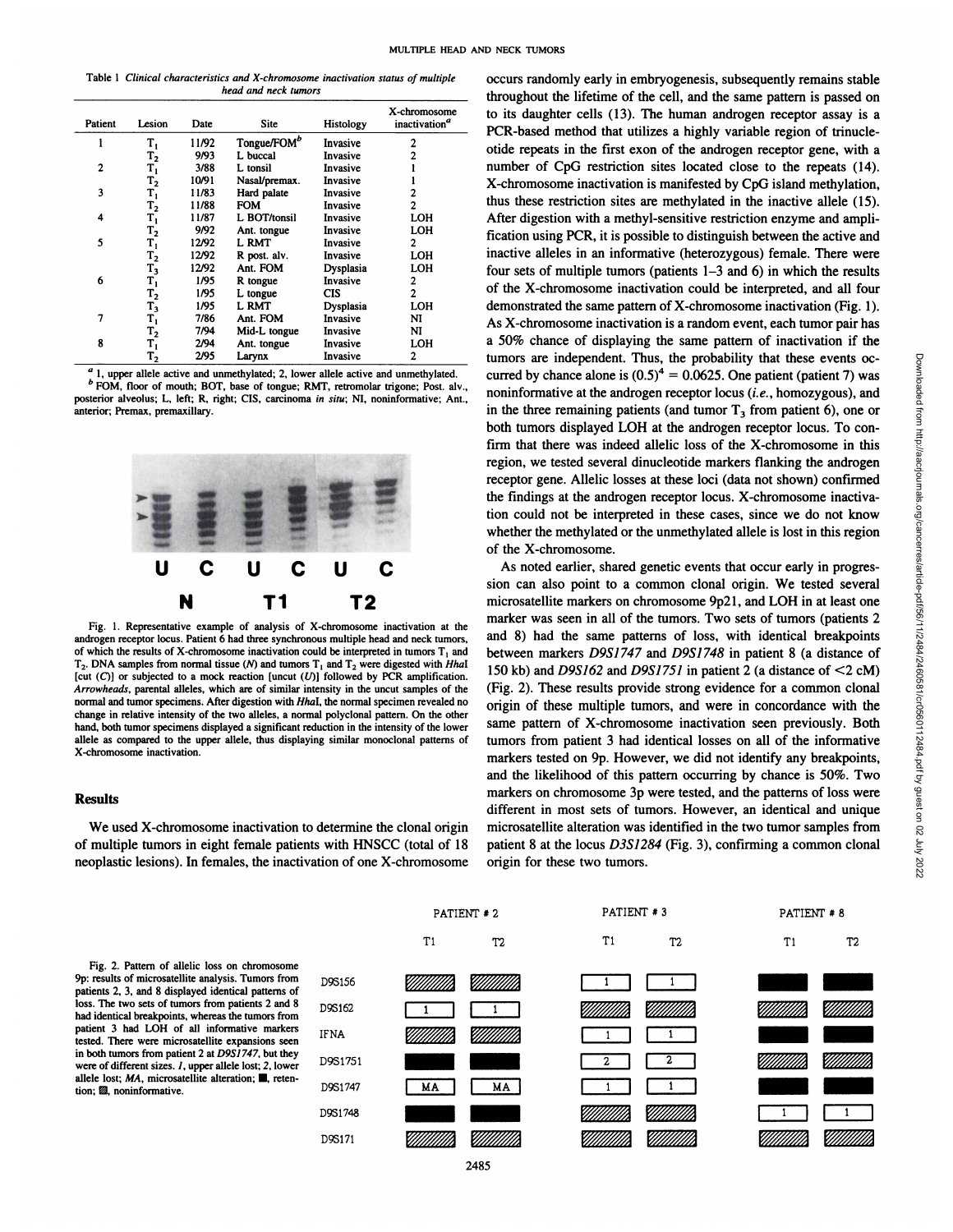

Fig. 3. Identical microsatellite alteration observed in both tumors  $T_1$  and  $T_2$  from patient 8 at the microsatellite locus D3S1284. The novel band (arrowhead) here lies between the two parental alleles (arrows) and is seen in the two tumors but not the normal specimen (N).

#### **Discussion**

An important unresolved question regarding head and neck neo plasms is the genesis of multiple tumors in this region. Modern molecular techniques can help us understand the biology of these lesions, and may have an impact on designing effective diagnostic and therapeutic strategies to deal with these tumors which have a signif icant adverse effect on survival (16, 17).

Neoplastic transformation is believed to occur in a single cell as a result of a critical genetic alteration that provides a growth advantage over its neighboring cells (15, 18, 19). All subsequent daughter cells in the tumor arise from this transformed cell and share the initiating genetic event. As the tumor grows, subclones develop, which are populations with additional genetic changes, and this leads to heter ogeneity (20–22). Those subclones that confer an additional significant growth advantage, gradually take over as the dominant popula tion in the tumor. This cycle continues, with cells continuing to accumulate genetic changes as the tumor develops a more aggressive phenotype. When multiple tumors arise from a single clone, the hypothesis is that at some point after transformation, some cells break away and migrate to another site. They may gradually replace normal mucosa in some fashion, migrate, or be shed into the saliva and settle down in an area where there is a small mucosal erosion. Whatever the mode of transfer, the cell that has moved away carries with it the genetic changes from the progenitor cell in the initial lesion. From then on, this cell continues to divide, grow, and accumulate additional genetic changes independent of the parent clone. To test whether two tumors have the same clonal origin, it would need to be determined whether they shared an early genetic event, one that occurred before the initial migration. This migration may occur even before a tumor becomes invasive, perhaps after acquiring just a few early genetic changes. We tested the clonal origin of our multiple head and neck tumors using X-chromosome inactivation, an event which occurs during embryogenesis, and thus before transformation and migration. Unfortunately, a number of tumors had to be excluded from our analysis due to LOH at the androgen receptor locus on the X-chro mosome. Deletions of portions of the X-chromosome have been previously identified in a significant fraction of head and neck tumors by cytogenetic analysis (23, 24). The pattern of inactivation in the four cases that we could evaluate was identical and approached statistical significance ( $P = 0.0625$ ). Discussion in the general in the pair of eight pair in the spin of the sign of eight patients are the eight patients and interesting to the spin of eight patients and interesting to the spin of eight patients are not as t

**To complement these data, we studied the pattern of allelic loss at** loci that are frequently lost early in the progression of HNSCC. The minimal region of loss on chromosome 9p includes the  $p/6$  gene on 9p2l (7, 25, 26), and has been established as a common area of loss in early precursor lesions (27). The pattern of loss was different in the two of these three cases, we identified identical patterns of loss (breakpoints), confirming the common clonal origin of these tumors. However, differences in the pattern of loss on 9p is not sufficient to ascertain a distinct and independent origin in the remaining five cases. **The genetic progression of neoplasms is due to an accumulation of a** number of events; however, the exact order of these events can vary considerably in individual tumors (21). Thus, in those tumors exhib iting different patterns of loss, the 9p event may have occurred after migration. An earlier genetic event that we did not test may still be shared. Alternatively, it is possible that although some tumors arise from the same clone, others arise independently.

Occasional microsatellite alterations at dinucleotide repeats occur in frequently in a large variety of different neoplasms. This rate of "background" shifts in dinucleotide markers is about  $0.5-1\%$ , and, when present, they are useful as clonal markers (28, 29). We found an identical alteration in both tumors from one patient at one of the markers on 3p. markers, this is very unlikely to be a chance occurrence and presents definitive evidence that these two tumors share a common clonal origin.

With the low rate of alterations seen with dinucleotide microsatellite<br>markers, this is very unlikely to be a chance occurrence and research and responsible definitive evidence that measure of a common share a common cona **We have demonstrated that multiple head and neck tumors in some** patients definitely arise from the same clone. We have no evidence that any of these tumors arose independently. Although it is possible that some second primaries arise as independent lesions, most prob ably share a common origin. These results are in concordance with the observations reported in the accompanying article, in which "skip lesions" around a primary lesion (also described by Slaughter et al. (1) as an effect of "field cancerization") share a common clonal origin (27). Thus, it appears that neoplastic transformation is indeed a rare event. Although it is possible that in some patients more than one initial event occurs independently, in a significant proportion, all tumors seen—distant synchronous or metachronous tumors, recur rences,<sup>4</sup> and skip lesions— arise from a common progenitor.

These observations have significant clinical implications. If the initial transforming event can be identified, diagnostic studies that detect residual cells with these changes could predict recurrence. Moreover, additional studies that can identify the initial transforming genetic event may generate novel chemopreventive and therapeutic approaches.

## **Acknowledgments**

We thank Dr. John Saunders and Dr. Yvonne Ottaviano for kindly providing us with some of the specimens.

#### References

- 1. Slaughter, D. P., Southwick, H. W., and Smejkal, W. "Field cancerization" in oral stratified squamous epithelium. Cancer, 6: 963—968, 1953.
- 2. Berg, J. W., Schottenfeld, D., and Ritter, F. Incidence of multiple primary cancers. III. Cancers of the respiratory and upper digestive system as multiple primary cancers. J. Natl. Cancer Inst., 44: 263-270, 1970.
- 3. Licciardello, J. T. W., Spitz, M. R., and Hong, W. K. Multiple primary cancer in patients with cancer of the head and neck: second cancer of the head and neck, esophagus, and lung. Int. J. Radiat. Oncol. Biol. Phys., 17: 467-476, 1989.
- **4. Chung, K. Y., Mukopadhyay, T., Kim, J., Casson, A., Ro, J. Y., Goepfezt, H., Hong,** W. K., and Roth, J. A. Discordant  $p53$  gene mutations in primary head and neck cancers and corresponding second primary cancers of the upper aerodigestive tract. Cancer Res., 53: 1676—1683, 1993.
- *5. Sidransky, D., Frost, P., Von Esehenbach, A., Oyasu, R., Preisinger, A., and* Vogelstein, B. Clonal origin of bladder cancer. New Engl. J. Med., 326: 737-740, 1992.
- 6. Worsham, M.J., Wolman, S. R., Carey, T. E., Zarbo, R.J., Benninger, M. S., and Van Dyke, D. L. Common clonal origin of synchronous primary head and neck squamous cell carcinomas: analysis by tumor karyotypes and fluorescence in situ hybridization. Hum. Pathol., 26: 251-261, 1995.
- 7. Nawroz, H.. van der Riet, P., Hruban, R. H., Koch, W., Ruppert, J. M., and Sidransky, D. Allelotype of head and neck squamous cell carcinoma. Cancer Res., 54: 1152- 1155, 1994.

**<sup>4</sup> J. Califano and D. Sidransky, unpublished observations.**